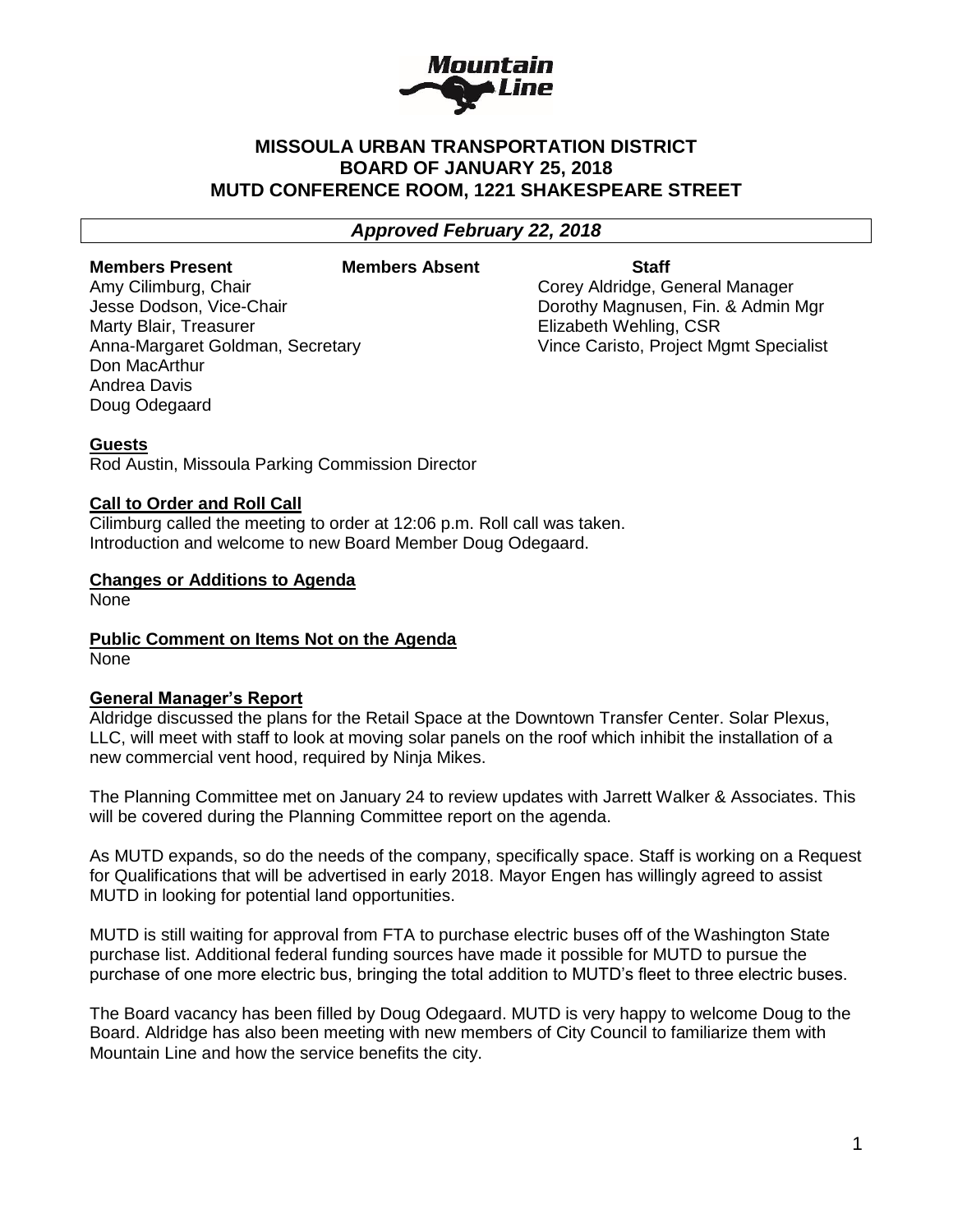Aldridge has been added to the Housing Steering Committee by Mayor Engen to give input on affordable housing in and around Missoula's correlation to reliable transportation. This will give Mountain Line the opportunity to weigh in on options that can easily be supported by bus service.

Operations is at a point where it is in need of more Supervisor to support the growth of MUTD. The Operations department and Managers are evaluating the necessary Supervisory additions and how to accommodate accordingly for the present and future.

Five new Zero- Fare partners have been added. MUTD is happy to announce MMW Architects, the Independent, Windfall, Missoula Food Bank, and Missoula Federal Credit Union as the new partners.

### **Minutes of December 14, 2017**

MacArthur made a motion to approve the minutes of December 14, 2017, seconded by Blair. The motion carried unanimously.

### **December 2017 Financial Statements and Ridership Reports**

Blair gave the Finance Committee report on the December 2017 Financials and Ridership. Current year change in Net Position after Capital Reserve Contributions is \$214,685. The Revenue is tracking closely to the budget, and Expenses are 2.5% less than budget.

The Fixed Route ridership for December 2017 is 5,506 less than December 2016, a decrease of less than 1%. ADA ridership has increased by 279 as compared to December 2016, and Senior Van ridership has decreased by 295 compared to December 2016. This is primarily caused by the separation of Paratransit and Senior Van Services.

Dodson made a motion to receive the December 2017 Financial Statements and Ridership Reports, seconded by Goldman. The motion carried unanimously.

### **Petition for Invermere Phase 2A and Phase 3A Subdivisions for Inclusion into the Transportation District**

Aldridge explained the requirements for new subdivisions to petition to be annexed into the Transportation District, and the levied mills that are brought in by subdivisions to help fund Mountain Line Services. Invermere Phase 2A and 3A Subdivisions have petitioned for inclusion.

Davis made a motion to approve Resolution 18-01 to expand the boundaries of the Transportation District to include Invermere Phase 2A and Phase 3A Subdivisions, seconded by MacArthur. The motion carried unanimously.

# **Purchase of ADA Minivan**

At the end of December, one of four ADA accessible minivans was totaled in an accident. Being as this van is necessary to maintain daily function for ADA Paratransit service, sole source procurement was used to execute an emergency purchase by the General Manager, based on the District's Procurement Manual.

Dodson made a motion to approve the purchase of one (1) 2017 Dodge Caravan with ADA accessibility conversions from A&M Mobility, LLC of Missoula, for a price of \$45,474, seconded by Odegaard. The motion carried unanimously.

# **Planning Committee Reports**

MacArthur reported on the Planning Committee meeting. No action was needed.

# **Executive Session for Personnel Matter**

The closed session was opened at 1:43 pm and closed at 2:08 pm.